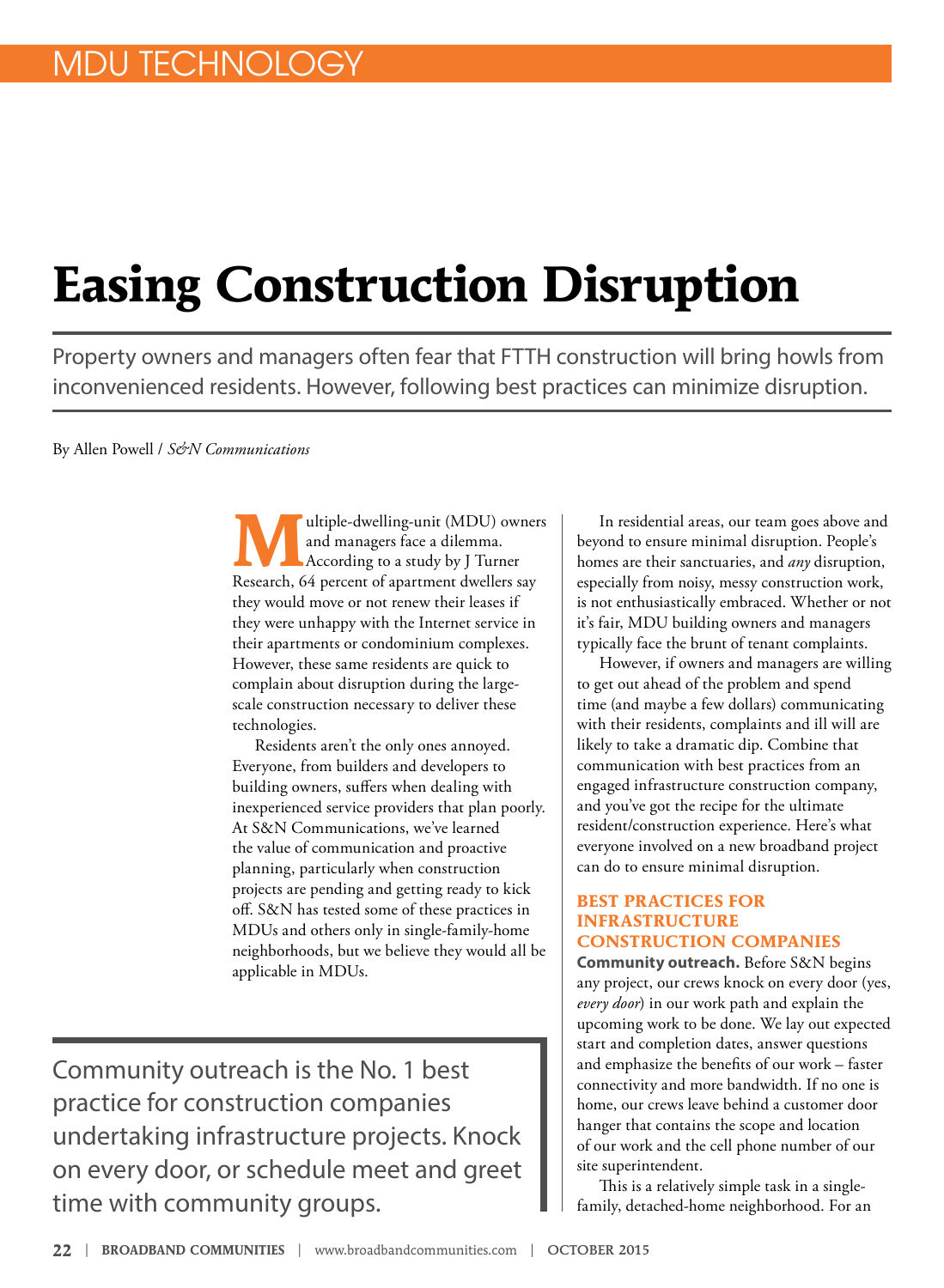

A construction crew can make a mess of a lawn...

MDU, be sure to ask permission from the owner or manager before your crew starts knocking on doors. During visits, have crew members wear name tags with your company's contact information clearly visible.

**HOA meetings.** If a project involves multiple or large MDUs, an option is to skip the door knocking in favor of (or in combination with) a meet and greet with apartment dwellers. Schedule a two- to three-hour time period during which people can drop in and ask questions about the scope of the work, how long it will take, what the benefits will be upon completion and so forth. As many apartment dwellers fear that mess and chaos will remain after a construction company departs, show mocked-up pictures of what the construction area will look like before and after the work.

Infrastructure construction companies should be careful to return the area to as close to its original state as possible. Homeowners, businesses, building owners and apartment

dwellers all breathe easier when they understand you'll put back what was torn up. Tip: serve cookies and punch. (Trust us, it's a draw.)

**24-hour call center.** For every project, we staff a 24-hour hotline that alerts our location managers each night with phone calls and email regarding



... so showing residents what the finished product will look like is reassuring.